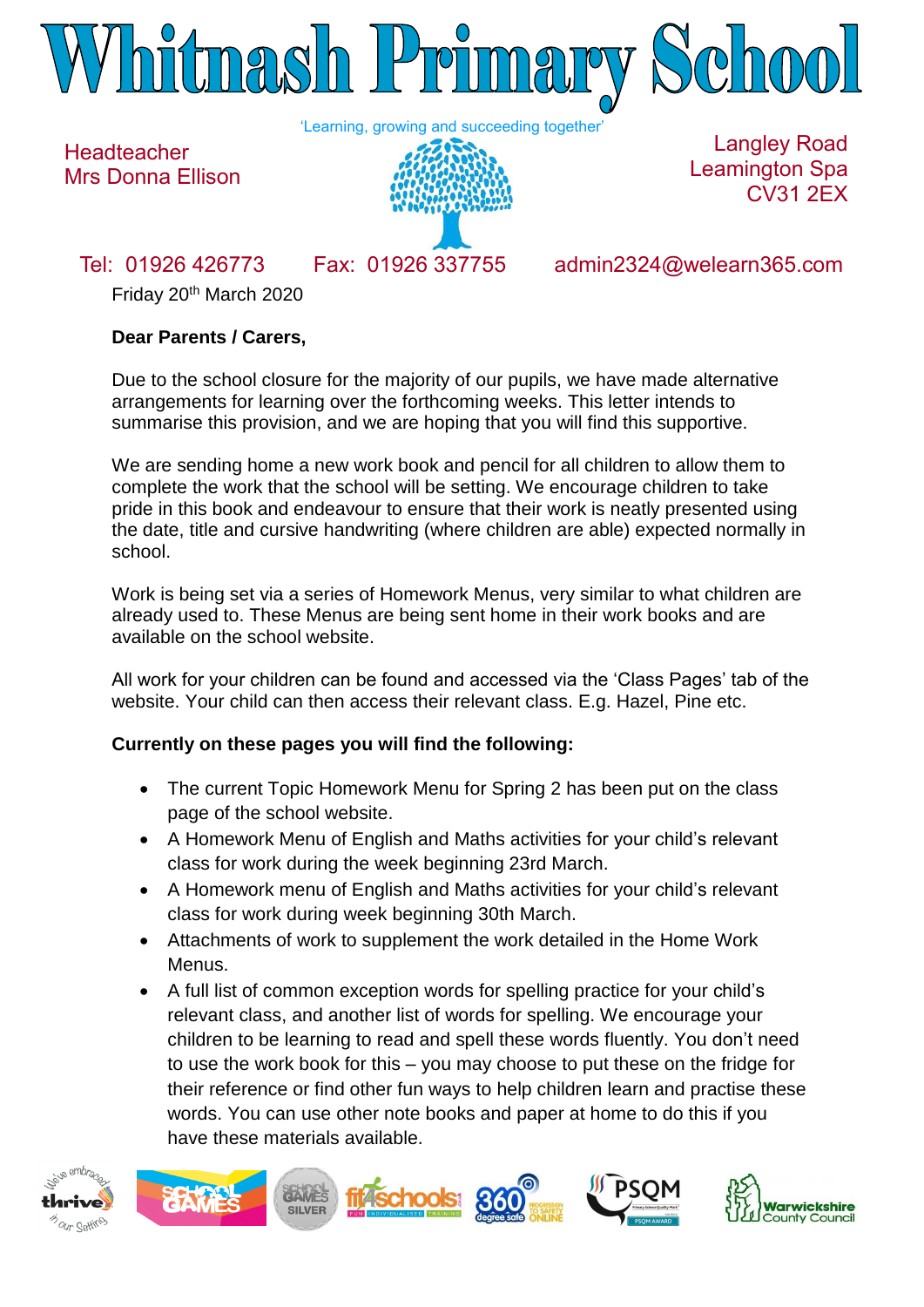- A reference to the Mulitplication Tables children need to be learning for their relevant Year Group/Age.
- A full list of websites for learning as suggestions for parents for each year group - including the Purple Mash Learning Platform, Explorify Science Site and Charanga Music.
- There is also a full list of Reading Materials for children to access. Reading is our school's key priority and the most crucial skill for children to learn. Please keep reading daily with your children, and encourage them to also do this independently.
- Acelerated Reader can still be accessed. The individual Logins for these have also been sent home on a card. This programme allows children to quiz themselves on any books they have read. Any book that is read at home can be quizzed through this programme. This essentially supports children Reading Comprehension. Further information on this can be found on a letter being sent home and on your child's 'Class Page'. This programme does not apply to Reception classes
- Oxford Owls bebsite enables the children to read the appropriate Banded Books e.g. ones for their ability. Details of this are provided in the letter and on the relevant class page. Look at the book your child has in their book bag to find your child's current band.

## **Other Learning Available:**

- Purple Mash is a platform for children to log into if they have internet access. Your child has been sent home with a Login for this platform on a laminated card (please don't lose this!). Here they can independently access a range of learning resources, and we encourage them to explore.
- We will be posting a Book of the Week on the school website through the newsletter. These books can be ordered via Amazon. Fit4Schools are currently working with the school to develop Physical Education (PE) materials to help keep children active.

#### **Newsletter:**

We ask that parents and children capture through photos amazing things they have done at home - this can be any home learning in the form of the tasks school has set or independent learning children have chosen for themselves. These photos with a short description can be sent to my email, [Ellison.d@welearn365.com](mailto:Ellison.d@welearn365.com)

Each week we will then select the best efforts for a weekly achievement award. This will then appear on the newsletter and a certificate will be emailed to your child.